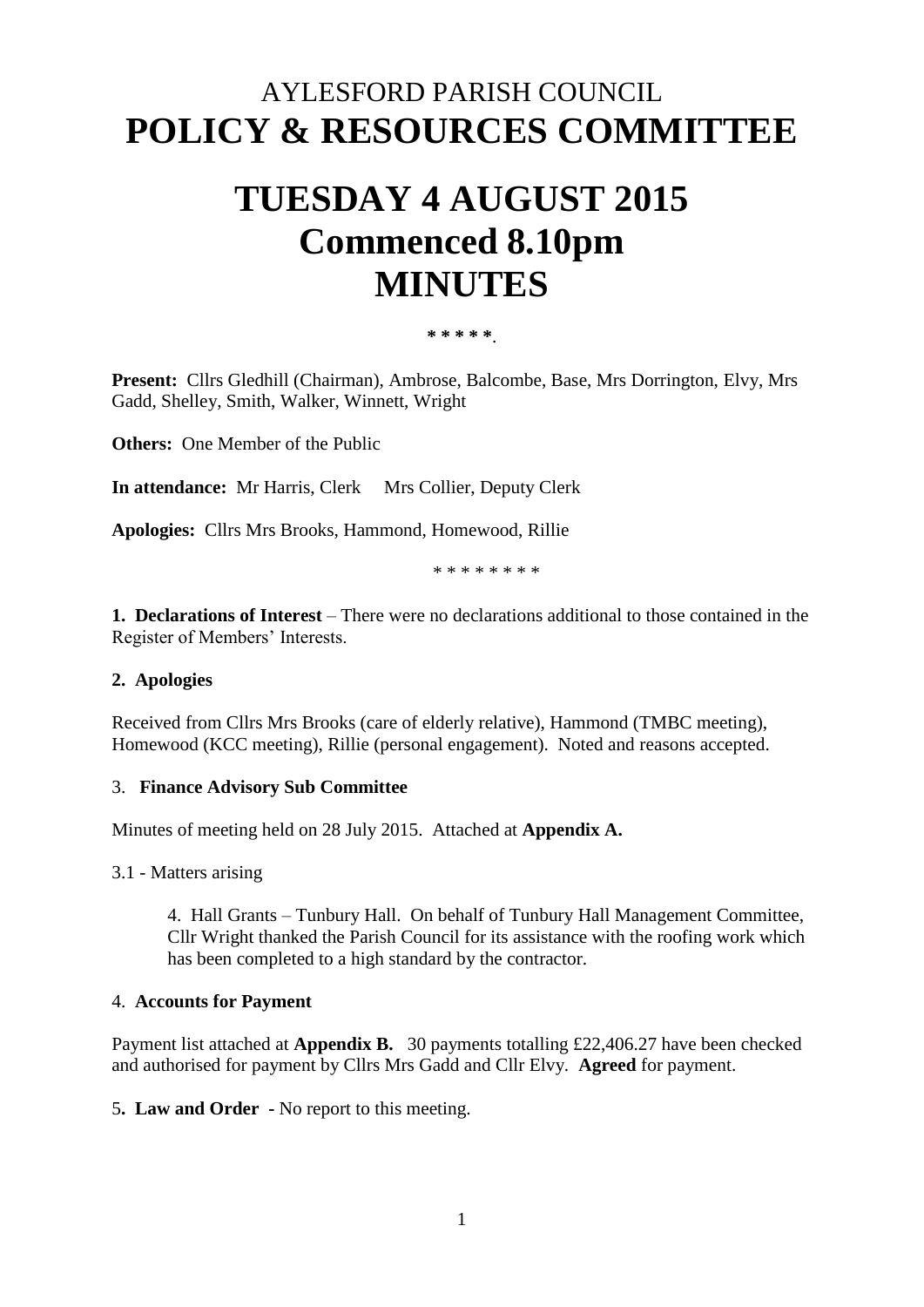## 6**. New Eccles Car Park**

Queries on lighting have now been resolved between the contractor and TMBC Environmental Officer. Awaiting formal approval from TMBC and signing of the lease by Trenport, both of which are expected imminently. Once received contractor will be given go ahead to order materials and it is hoped work will commence in September.

## 7. **Rugby Club/Netball League**

The Rugby and Netball Clubs have been advised of the rent review due to take place in August. Exact figures will depend on the Retail Price Index in August.

#### 8. **Flood Defences**

8.1 – Cllr Base informed Members that a recent report from the TMBC Economic Regeneration Programme has indicated more funding will be released for flood defences. More details are awaited.

8.2 – The stream coped well with the recent heavy rainfall and has also since received weed clearance.

#### 9**. Council Vacancies**

Current vacancies: 2 Aylesford South 2 Eccles

New recruitment signs have gone up on noticeboards and the website. Two Eccles residents have expressed an interest. Formal applications awaited.

# **10. TMBC Local Centres Fund Budget**

Village square enhancement - Awaited suggested designs from Fitzpatrick Woolmer have not been forthcoming and the Clerk is now seeking alternative suppliers.

#### **11. Social Media – Facebook/Twitter**

Discussion as per request for consideration made by a member of the public at Council on 21 July 2015. Clerk is considering the advantages/disadvantages of this. Members favoured facebook over twitter, whilst recognising that any social media outlet must be used positively and with caution. Clerk will make a more detailed report to P&R in October. **Clerk**

Cllr Base reported that former Clerk Andrew Flindell's twitter account which he set up with Parish Council links is still current. Enquiries on removing this to be made. **Clerk**